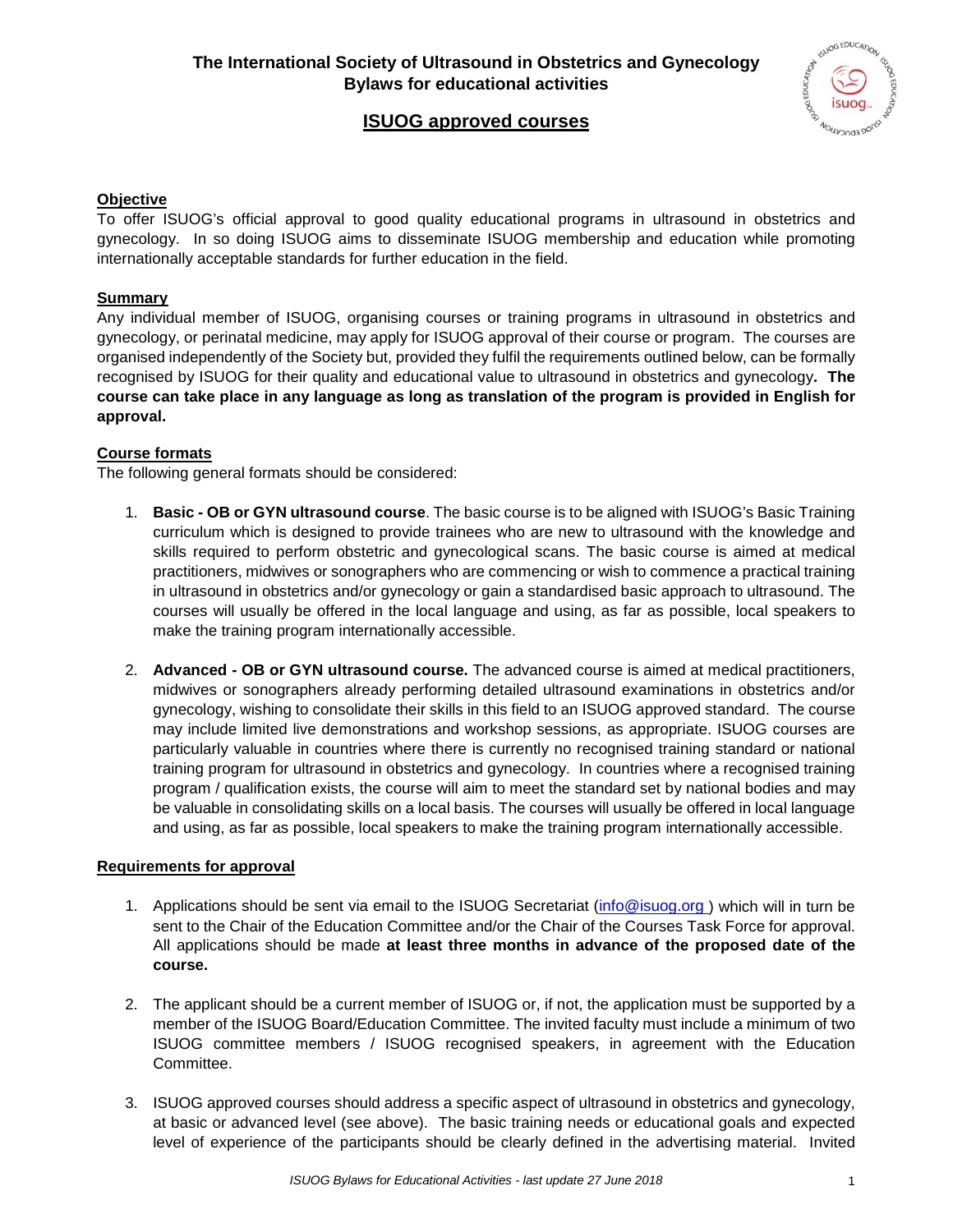speakers should be recognised international experts in their field and the panel should include ISUOG members.

- 4. The name of the course should reflect the course content, and the organisers should refrain from using misleading qualifications like diploma in the title of the course. ISUOG's name should not be used in the title of the course, only to refer to the course as ISUOG approved,
- 5. Applications should include details of the scientific program, invited speakers, the educational goals, target audience and delegate fees, together with the letter of application. On the basis of the following criteria, the Education Committee will assign the course to one of the course categories listed below. The criteria for assignment of a course to a given category are: location (developed/developing countries), fee (profit/non-profit), organising institution (public/private) and course aim (general theoretic update/training).
- 6. As an educational charity, ISUOG is committed to making high quality education accessible around the world, and therefore the delegate fees for approved courses are capped at maximum of \$1000 per delegate. ISUOG reserves the right to deny approval if the delegate fees exceeds \$1000 per delegate.
- 7. Applicants should include the expected number of delegates in their application. Once the Education Committee has pre-approved the course, ISUOG will send the organisers an invoice based on the estimated delegates number provided by the organisers. I**t is mandatory for this invoice to be paid before the course begins for the ISUOG approval to be confirmed**. Please ensure early payment to give ISUOG enough time to ship stamps and other material for the course. In case the number of delegates at the course exceed the expected delegate number provided by the organisers, ISUOG will issue an additional invoice. Please note that ISUOG will not be issuing any refunds to organisers claiming lower attendance of delegates than originally provided by the organisers.
- 8. Once the course payment has been made, ISUOG will send an official confirmation of ISUOG approval and ISUOG logos that can be used to promote the course.
- 9. ISUOG offers all course organizers the option to pay for 12 months of ISUOG Basic Membership for all non ISUOG member delegates, and an extension of Basic membership for current ISUOG members, at the special price of £10 (usually £55) per delegate in place of the per delegate charges below. All delegates will receive Basic ISUOG membership for 1 year from the course start date and current ISUOG members will have their ISUOG memberships extended with Basic membership until 1 year from the course start date,(NB: this is NOT to be promoted as £10 membership on any promotional materials, but simply promoted as "ISUOG membership included in delegate fee").

A delegate list detailing membership information will be required if this is agreed. The organisers will request documented consent from delegates to have their contact details passed on to ISUOG for the purpose of providing them with ISUOG membership, and the delegate will be given the opportunity to opt not to take part in this offer. Delegates that don't consent won't get ISUOG membership, and their details should not be sent to ISUOG by the organisers. The organisers are only to send the contact details of delegates who wish to hear from ISUOG.. ISUOG will send the organisers the delegate list template that needs to be used to collect the information from the delegates. Course organisers should return the completed delegate list as soon as possible. Ideally, the delegate list should be sent to ISUOG when the invoice payment is being made. ISUOG will import the delegates once the payment has been confirmed and give the delegates 12 months Basic membership that they can start using immediately. The membership start date will be the first date of the Approved course.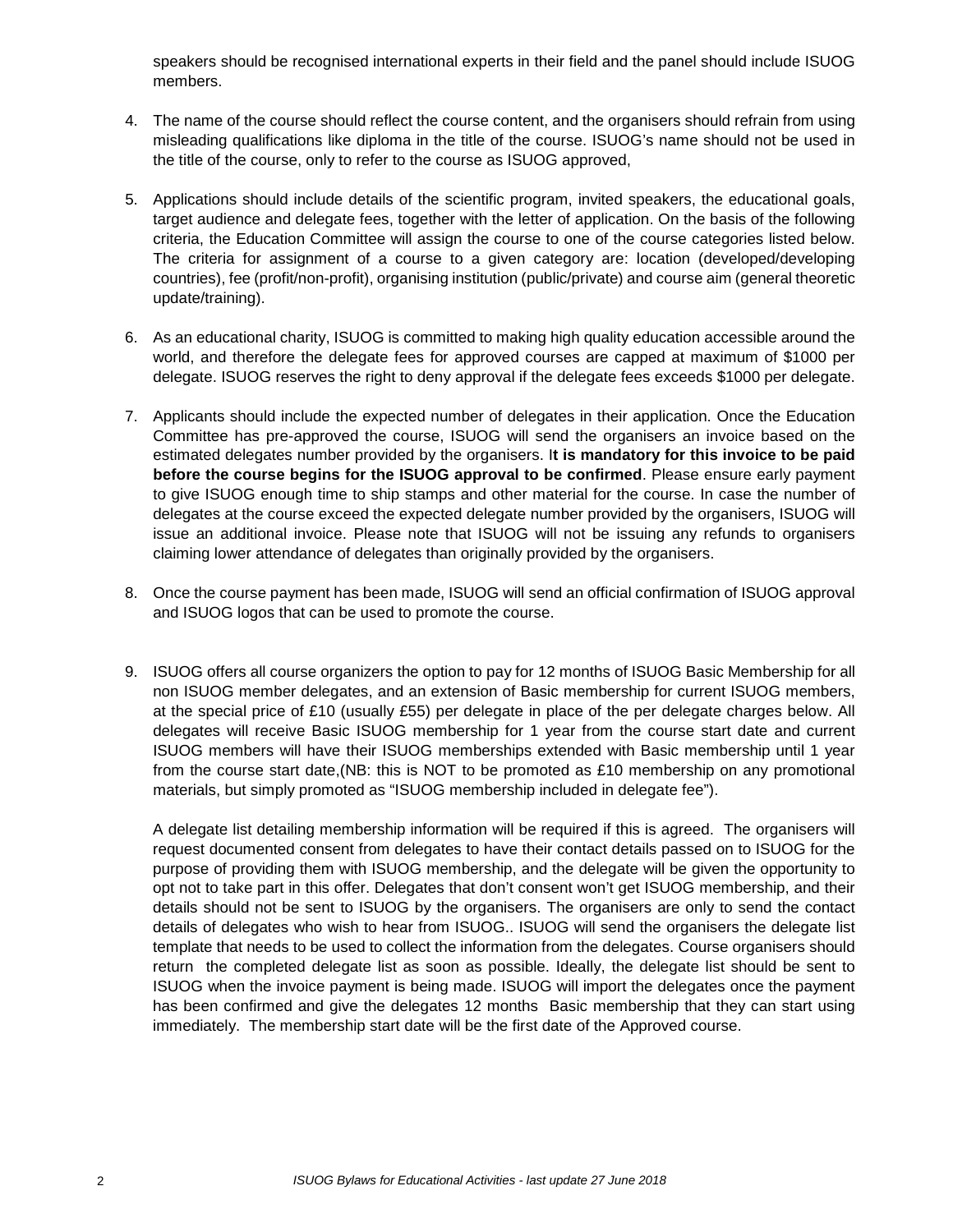#### **Course categories**

| <b>Course</b><br>category: | Type A                | Type B                                            | Membership<br>Offer                                                              |
|----------------------------|-----------------------|---------------------------------------------------|----------------------------------------------------------------------------------|
| Organiser<br>type:         | Private and<br>Profit | <b>Public</b><br>institutions /<br>Not for profit | Any                                                                              |
| Cost per<br>stamp:         | £3.00 per stamp       | £1.50 per stamp                                   | Included                                                                         |
| Total cost per<br>delegate | £3.00 $*$             | £1.50 $*$                                         | £10 for non<br>members for 12<br>months of Basic<br><b>ISUOG</b><br>membership** |

*\*Cost includes one certificate stamp per delegate \*\*Fee also includes cost of stamp*

- 10. An answer will be provided to the organisers within a month of receipt of the original application (please indicate e-mail address).
- 11. Organisers should also confirm their agreement to the conditions for organising an ISUOG approved course as given below.

#### **Conditions for organising an ISUOG approved course**

- 1. ISUOG will send an invoice to the organisers of Approved course based on details provided in their application form as soon as the course has been pre-approved by the Education committee. It is mandatory that the organisers pay this invoice as soon as possible, for the course to be officially approved by ISUOG. The payment should be made at the earliest and should give ISUOG sufficient time to send stamp and other promotional material.
- 2. The **ISUOG logo** will be provided by the ISUOG Secretariat to organisers on approval of their course. The logo must appear on all advertising material relating to the course together with the wording 'Approved by the International Society of Ultrasound in Obstetrics and Gynecology (ISUOG)' or 'Under the auspices of the International Society of Ultrasound in Obstetrics and Gynecology (ISUOG)'.
- 3. ISUOG will **advertise** approved courses on its website. ISUOG will also assist in advertising to relevant ISUOG members if required by the organisers. These services are provided at no cost to the organisers
- 4. A registration list must be created by the organisers. ISUOG requires a list of delegates who are registering to attend the course in the template provided by ISUOG, which clearly indicates whether or not consent has been obtained from delegates to share their details with ISUOG for the purposes of processing membership.
- 5. The organiser agrees to include ISUOG membership and World Congress information in **delegate packs/bags**.
- 6. Organisers must present a short **PowerPoint presentation** (provided by ISUOG) to course delegates introducing them to the benefits of ISUOG membership. This presentation must be delivered by a member of the ISUOG international faculty.
- 7. For courses opting for Basic membership inclusion, £10 or the equivalent in local currency must be incorporated into non-member delegate fee discretely. Registrants with existing ISUOG membership should not be charged this, and it is the responsibility of the organiser to monitor this.
- 8. **Certificates of attendance** should be provided on completion of the advertised program, but templates for these will not be provided by ISUOG. Official **ISUOG stamps** will be provided for the certificates and